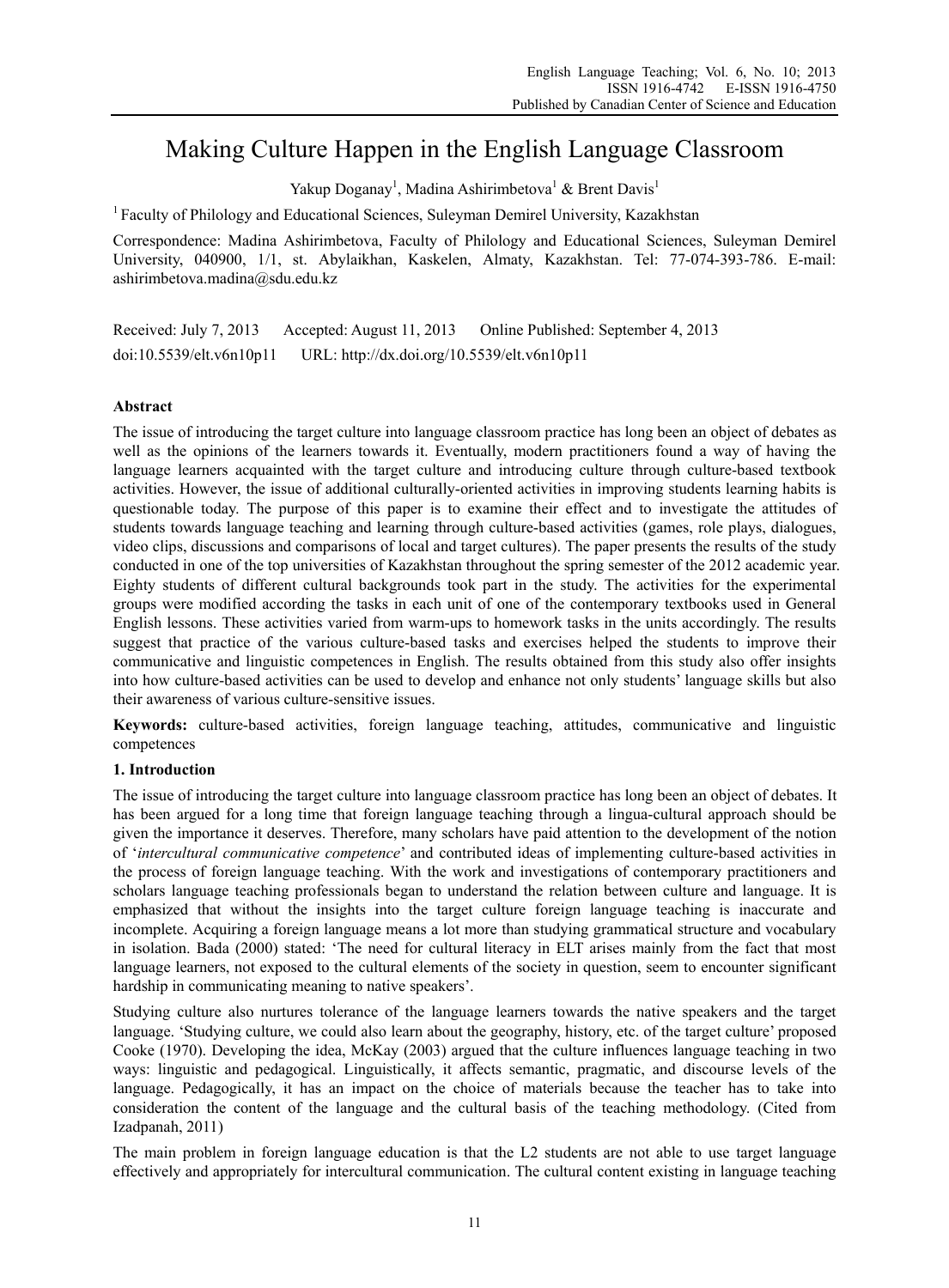has been widely discussed. However, as far as we see these cultural content or culture-based activities have not been designed in course books efficiently enough to be able to put target culture issues into practice fully. The main purpose of this study is to find out the attitudes of students to using culture-based activities and tasks in the classroom and also the way application of the culture-based activities influences the result of foreign language learning.

Byram's (1997b) and Kramsch's (1993) stated that implementing the culture-based activities reinforces acquisition of a foreign language. Place and importance of motivation in language teaching and learning is very widely and well-known and it was proved by ELT experts as Gardner and Lambert (1972). In achieving high motivation, culture classes do have a role because learners like culture-based activities. Similarly, Peterson and Coltrane (2003) mention that:

Through the study of other languages, students gain knowledge and understanding of the cultures that use that language; in fact, students cannot truly master the language until they have also mastered the cultural contexts in which the language occurs

#### **2. Materials and Methods**

This study took place in the spring term of the 2012 academic year with university level adult students. 80 students participated in the study  $-32$  male, 48 female, whose age ranged from 17 to 21, and who were enrolled in four different groups, 2 control and 2 experimental. The Experimental groups consisted of 18 and 22 students and control groups had 20 students in each. Almost all the participants were multi-lingual; thirty of the students were Kazakhs speaking Kazakh as their native language, Russian as a second. Sixteen of them were Russian speaking Russian as a native language. Twenty-six were from Turkey speaking Turkish as a native language. The rest of the students were from Kazakhstan having various ethnical backgrounds such as local Turkish, Uygur, Tatar, etc. speaking their mother tongues. Some of them were also speaking Kazakh or Russian as a second language. All of the participants spoke English as a foreign language.

The research site was a Preparatory Course of the Language School of Suleyman Demirel University. The emphasis on the subjects in Prep Course is on developing the four integrated language skills (reading, writing, listening and speaking). Teachers develop students' accuracy, oral fluency and language use appropriateness by practicing the language in real-life contexts. Therefore, the *General English* subject was chosen for being suitable to make students acquire a foreign language by using various activities through target culture and for having the course books as a useful source material efficiently designed. The lessons in each group were delivered by different teachers. All the groups used the same course book for General English lessons. They have taken the same amount of classroom instruction hours and also a similar number of exercises, activities and tasks depending on the contents of the course book for each unit. The students in the control groups did not have a range activities related to culture, only the tasks in the course book were applied and implemented. As for the experimental groups, various modified and adapted culture-based activities and exercises in the structure, topic and order of the tasks in each unit were applied.

The data were collected by giving questionnaires and pre- and post-tests to the students in the control and the experimental groups. The study took place in three stages: pre-experimental test and survey consisting of 8 *YES/NO questions*, the main procedure of applying the additional culture-based activities to the classroom instruction of the experimental groups and post-experimental test, a survey consisting of 3 open-ended questions and 3 semi-structured individual interviews. *YES/NO* questions were aimed to find out how open the students were to the target culture and to understand whether the students had any doubts concerning the effect of the foreign language teaching through culture-based activities. The second part was aimed at more detailed data on the effectiveness of using culture and its implications in teaching a foreign language. The pre-experimental test determined the students' general level, mid-mark and average grades. The pos-experimental test was aimed at determinining the progress of both experimental and control groups and to compare their achievement levels. Also several lessons in each of the groups were observed and some students were invited for detailed interviews.

The study was carried out throughout two and half months. The communicative activities would include certain cultural aspects put into practice in the form of warm ups, discussions, speeches, dialogues, role plays, etc.

## **3. Results**

## *3.1 Pre-Experiment Survey and Test Results*

The students were asked to fill out a short survey consisting of 8 YES/NO questions. As the results of the pre-experiment survey show, the students understand the importance and the place of culture-based activities in language learning. They are aware of how to find a way in different life situations and behave properly using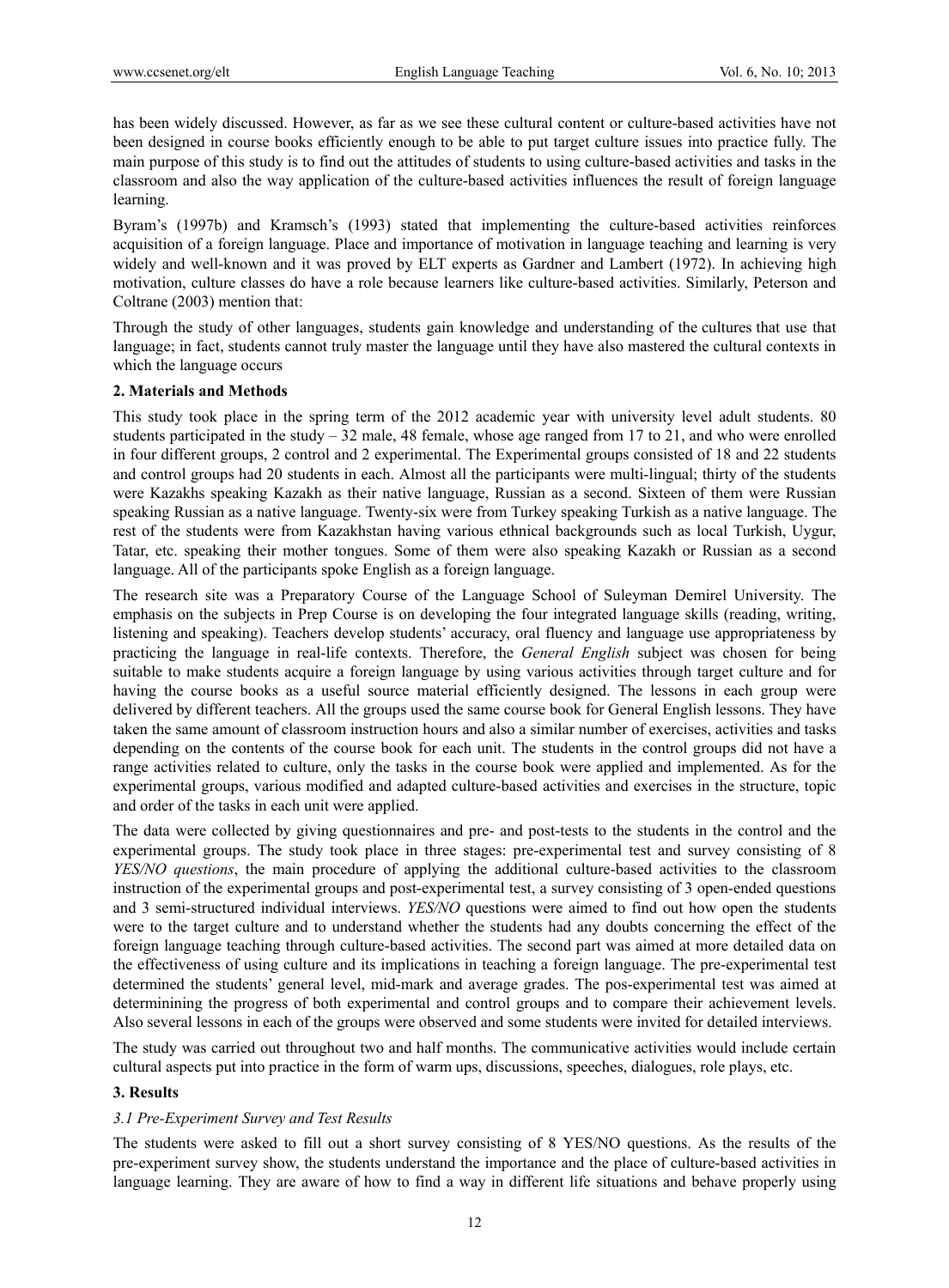their prior knowledge when in the target culture. As one of the students said on the interview '*we should know [sic] is it acceptable or unacceptable, appropriate or not in [sic] stopping the bus on our way in order not to cause misunderstandings between two cultures'*. She was comparing the local habit of stopping the bus not on the bus stop, but anywhere on the route of the bus. Besides, only a little number of the students had doubts concerning the target language teaching in the curriculum, saying they feared of assimilation or somewhat of cultural imperialism. The results of the pre-experimental survey are demonstrated in the Table 1 below.

|                                                                                           | Ans.       | Num. of Ss | $\%$ |
|-------------------------------------------------------------------------------------------|------------|------------|------|
| Do you enjoy working with other students in groups?                                       | <b>YES</b> | 70         | 87.5 |
| Are you anxious or stressed when collaborating with your peers?                           | NO.        | 72         | 90   |
| Do culture-based activities help you to overcome your anxiety or stress?                  | <b>YES</b> | 69         | 86.3 |
| Do you like watching authentic extracts in the target language about your own<br>culture? | <b>YES</b> | 79         | 98   |
| Do you like watching authentic extracts about other cultures?                             | <b>YES</b> | 78         | 97.5 |
| Do you like behaving like a foreigner during dialogues?                                   | <b>YES</b> | 70         | 87.5 |
| Do you like investigating other cultures in projects?                                     | <b>YES</b> | 77         | 96.3 |
| Do you like being involved in discussions about other cultures?                           | <b>YES</b> | 71         | 88.7 |

Table 1. Opinions of the students of the culture-based activities in the classroom

As the table 1 shows, the interest of learners towards using culturally-oriented activities in language learning is essential and they enjoy being involved in the atmosphere of the target language and culture whether by watching videos or discussing cultures as the vast majority of them provided positive responses for each question.

In order to ascertain the similarity of the language mastery levels of the control and experimental groups the teachers were asked to conduct a test on general language knowledge embracing the topics covered previously. The results of the pre-experiment test are provided in the Table 2.

#### Table 2. Pre-experiment test results

|                                                             | <b>Experimental Groups</b> |             | Control groups |             |
|-------------------------------------------------------------|----------------------------|-------------|----------------|-------------|
|                                                             | $1st$ Group                | $2nd$ Group | $1st$ Group    | $2nd$ Group |
| Average Grade of exam pre-experiment $67$<br>test $(\% )$   |                            | 70          | 65             |             |
| Average Grade of exam pre-experiment $68.5$<br>test $(\% )$ |                            |             | 68             |             |

As the table shows, the results of the average difference in the achievement of control and experimental groups make 0.5%, which is not very significant. The results of the test proved that the level of language mastery in all the four groups is approximately similar.

# *3.2 The Post-Experiment Surveys and Test Results*

The study took place during the actual lessons of the four groups – on the subject of General English. The teachers of the experimental groups were asked to provide the students with the authentic real-life-like situations, cultural coloring for the tasks, link the situations to the local culture, asking students to compare the situations described in the textbook with the same situations in the local environment, etc. For example, one of the units in the textbook was about friends and friendship. To warm up the students were asked several questions for discussion: Do we need to correct our friends' mistakes? How do English/Kazakh/Russian and Turkish people (youngsters) make friends? How do they greet each other? To what extent do they share their achievements? Role play and dialogues were included as well. Two other tasks were to create a sample dialogue and act out it: How do English, Kazakhstani and Turkish people talk in a face-to-face conversation? On the phone? What do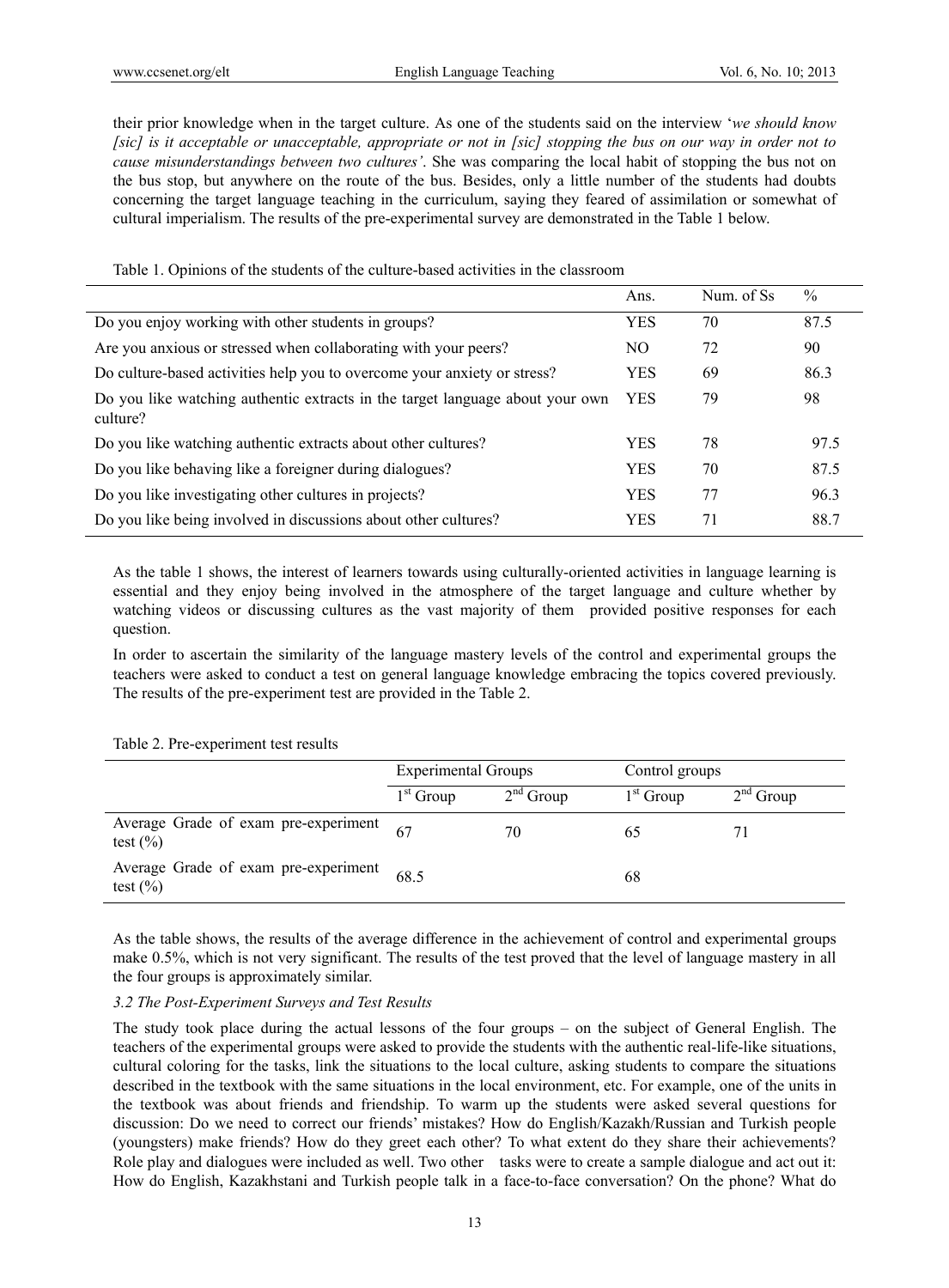English/Kazakhstani and Turkish teenagers do in their spare time? For reading the students were given a task to compare the facts in their countries to those in the textbook unit. For homework the students were given a task to interview a native speaker who was working for the university about the importance, role and functions of friendship in the USA. The control groups were not provided with such extensions to the activities – they followed the ordinary pace of the lessons. However, the teachers were not asked to ignore or skip the activities which provided certain target culture insights.

A further step in the study was a survey with open-ended questions. The survey was conducted over a series of activities mentioned above: culture-based and culturally-oriented activities and tasks in the experimental groups and textbook activities without additional exercises in the control groups. The students of all the 4 groups were asked to express their opinions concerning language learning through culture and how the activities helped them master the language. Most of them gave positive answers about the activities the teachers organized in their class. The first open-ended question was *how did the culture-based activities help to improve your English?* Great majority of the students stated that active speaking abilities developed through the activities about different nations. One of the students said *'a student usually was [sic] never active until he or she was involved in an interesting task where they face any kind of everyday life situation*'. Another student pointed out '*We must know how to greet people of different ages of [sic] different culture'*. Also majority of the students (68 people) said that the activities provided an enjoyable and comfortable atmosphere. The second question was *can you name the most interesting culture-based activity you have ever been involved?* The answers to this question showed that most of the students (74 people) were interested in finding out the family relationships and family names of Kazakh, Russian, Turkish and English nations. The majority of the students were glad to discover that Kazakh and Turkish family member names were similar and that the number of the words used to describe family structure and relations in the Turkic languages prevailed over the number of English. It was similarly interesting to find out what words Russian and English people used to speak of the family relations. The students also added that this interest made them learn and remember more words connected to family members in all the four languages. Finally, the third question to answer was: *what other tasks or activities can you suggest to develop communicative skills?* The answers provided by the students proved that foreign language learning by applying culture-based activities can be manifold and occur in different ways; not only in class but also at home watching films, preparing presentations, shooting videos, singing songs, practicing tongue twisters and so on. An interesting notion from one of the students was the following: '*if the teachers select the right activity for each task in the units of the book it will be more beneficial'.* 

In order to find out if the activities applied by the teachers were efficient and helped the students improve their language learning the end-of-term which served as post-experimental test results were analyzed. The analysis displayed 9.55% of the average progress of the control and 16% of progress in the experimental groups. Table 3 presents the comparison of the pre-experimental and post-experimental tests in the experimental and control groups.

|                                      |       |      |      | <b>Experimental Groups</b> |             | Control groups |             |
|--------------------------------------|-------|------|------|----------------------------|-------------|----------------|-------------|
|                                      |       |      |      | $1st$ Group                | $2nd$ Group | $1st$ Group    | $2nd$ Group |
| Average Grade of exam pre-experiment |       |      | 67   | 70                         | 65          | 71             |             |
| Average Grade of exam pre-experiment |       | 68.5 |      | 68                         |             |                |             |
| Average<br>post-experiment           | Grade | of   | exam | 78                         | 81          | 72             | 77          |
| Average<br>post-experiment           | Grade | of   | exam | 79.5                       |             | 74.5           |             |

Table 3. Students' progress comparison

As the table shows, the results of the experimental groups obtained from the post-experiment test are 6.45% higher than that of the control groups. Visual representation of the progress can be seen in the figure below.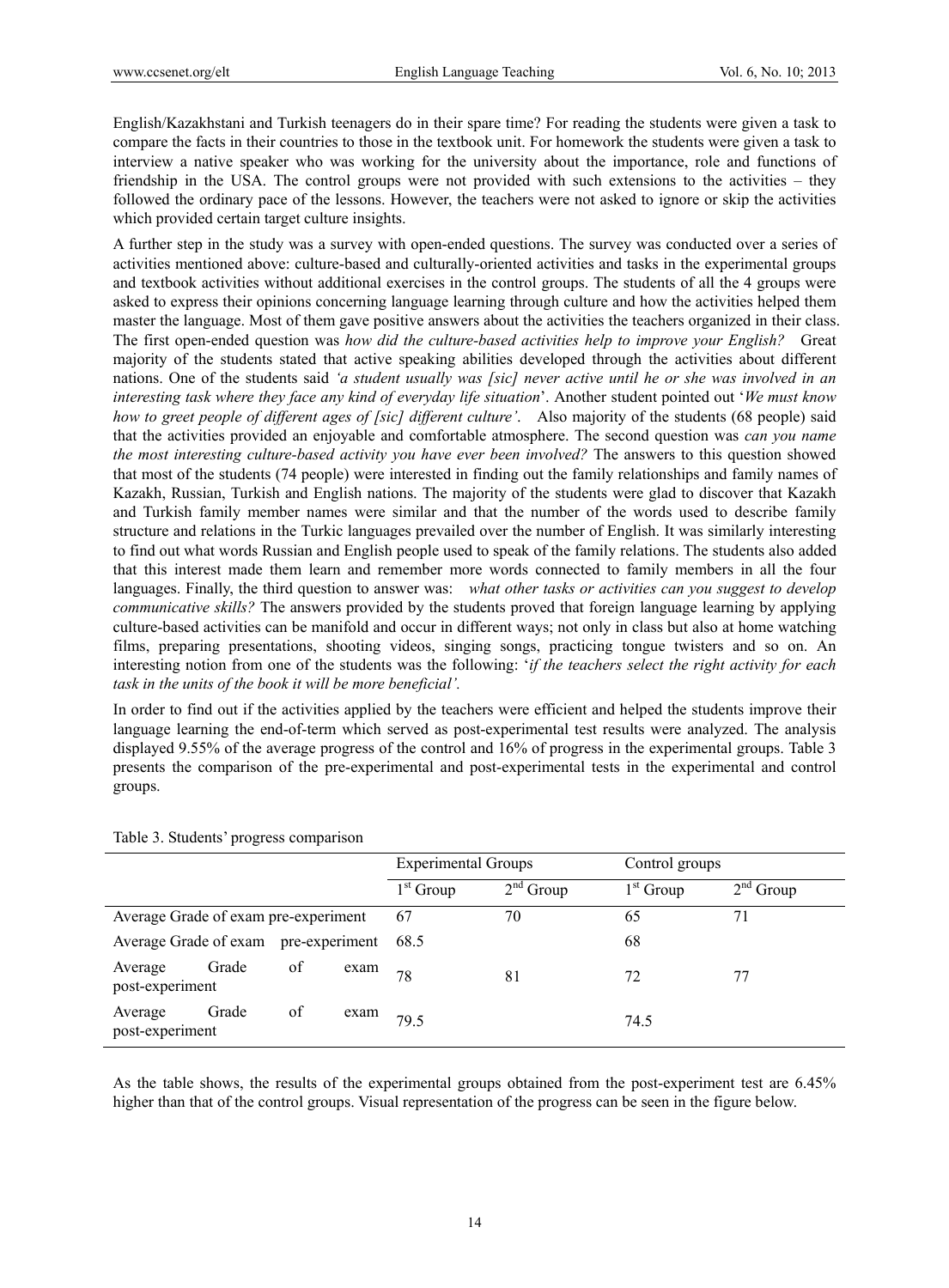

Figure 1. The comparison of progresses of control and experimental groups in General English Subject

The progress could be followed not only from the grades from the exams but from overall participation throughout the lesson and willingness to do better among the students of the experimental groups.

## **4. Discussion**

The purpose of the present study was to investigate the attitudes of students towards using culture-based tasks, activities and the impact of these in foreign language teaching and learning performance. The results of the study confirm the idea that the usage of culture in foreign language teaching or teaching of a foreign language through culture facilitates and empowers language education and acquisition. In this short experimental study, 80 students were exposed to two different classroom instructions: (a) applying and using additional culture-based activities for each unit in the course book (for experimental groups) and (b) attending the instructions to engage in activities presented only in the course books (for control groups). Providing exact equity among the groups is almost impossible. This is why in order to ascertain experiment and results reliability and validity the pre-experimental and post-experiment tests and surveys were provided. One of the possible shortcomings of the study is that the issue of the participants' diverse cultural backgrounds and prior language educational measurement and assessment could have been investigated more profoundly and in advance.

The overall results indicate the usefulness of culture matters for the language learning groups as one of the leading ways of teaching a foreign language. According to the results, the experimental groups which were engaged in a range of various culturally-oriented and culture-based activities and tasks performed 6.45% better than the control groups. Despite the small percentage of the progress of the groups we believe that in a long-term period the results will prove the effectiveness of the culturally-oriented classroom instruction. The results of the study showed that the culture-based activities have an effective influence on the development of linguistic as well as communicative competences of the learners and support the claims of Byram (1997) and Cramsh (1993). Furthermore, students make it clear that by learning some features of foreigners' behaviors it becomes easier and more engaging to be involved in the current learning process with supports the ideas of Gardner and Lambert (1972) and of Peterson and Coltrane (2003).

In order to incorporate culture successfully in the foreign language classroom, teachers should be aware of diverse individual characteristics of the participants. Furthermore, teachers should keep in mind that cultural activities should be changed as some time passes and be organized accordingly to required situations. When implementing culturally-oriented activities in the foreign language classroom educators should bear in mind the peculiarities of the local culture as well, so that the students see the differences between the target and the local cultures. When speaking about the varieties of cultures the emphasis should be distributed somewhat equally – but the local culture should always have a priority – for there exists a possibility of full assimilation of students into a culture different from their own. As it was stated by famous methodologists, effectiveness of the lessons depends not only on the thoroughly planned lesson, but on the positive atmosphere created by the teacher through the activities, in this case, culturally-oriented activities.

During the study it has been observed that culture-based exercises stimulate and improve students' interaction skills and make them use the target language more efficiently. The results indicate the general interest of the students toward target culture and its comparison with the local culture which adds some more arguments to the